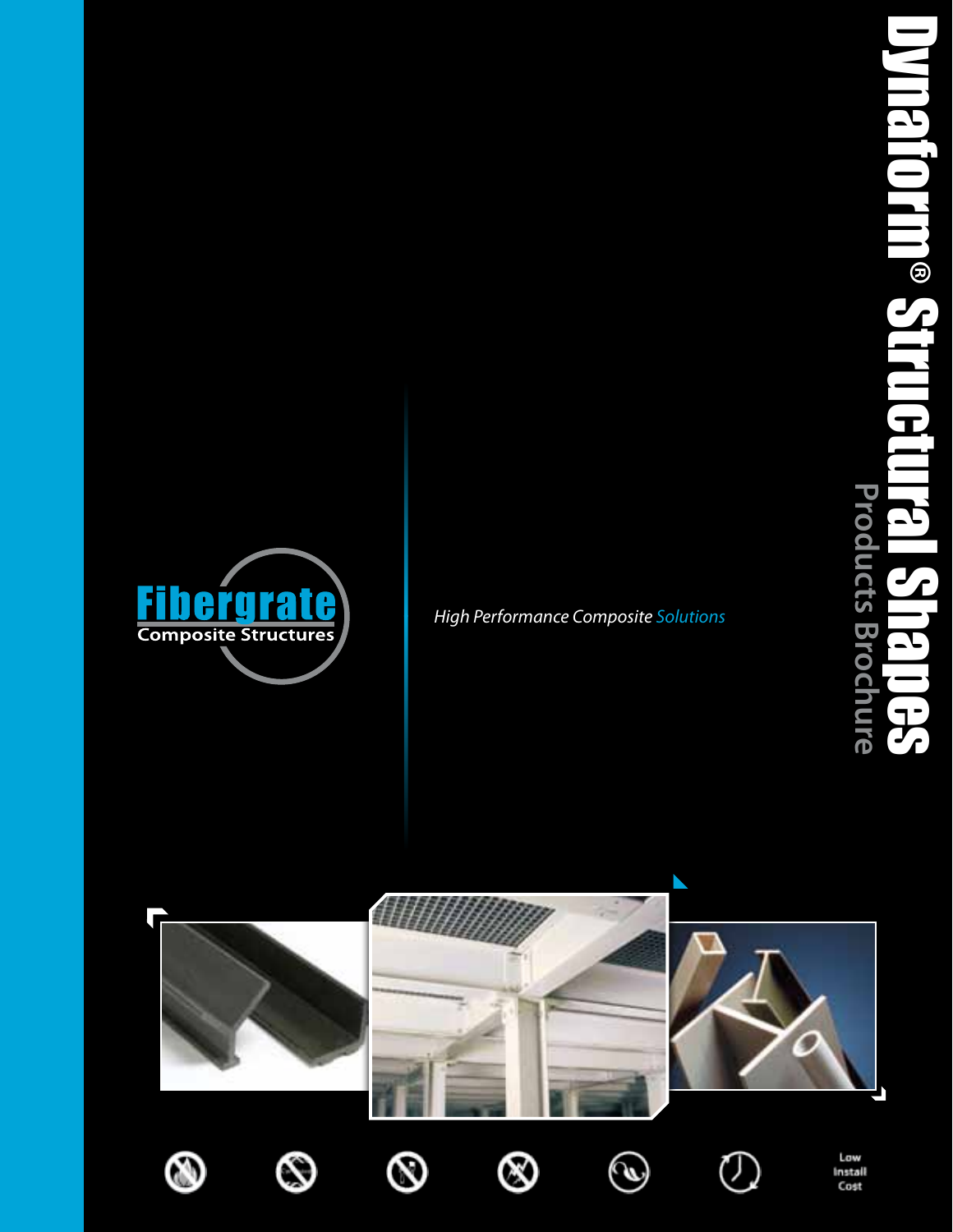# Jynaform<sup>®</sup> Structural Shapes



Square Tube



Wide Flange Beam



Channel



Concrete Embedment Angles



Angle



Wood Replacement Shapes

Dynaform® pultruded fiberglass structural shapes from Fibergrate Composite Structures Inc. are used in a wide range of applications, providing a unique combination of corrosion resistance, high strength, dimensional stability and light weight, along with thermal and electric non-conductivity. Durable Dynaform shapes provide years of low maintenance service in areas where steel, aluminum or wood components were traditionally specified. Today, these shapes are often used in highly corrosive applications where stainless steel and other expensive components were once required.

Dynaform structural shapes are produced from the highest quality materials, providing durability and years of low maintenance service. All shapes have been tested for physical properties according to standardized ASTM procedures. For test results showing the superior characteristics of the full range of Dynaform structural shapes, see the Typical Coupon Properties tables on page 7. *For more design information consult our Dynaform Design Guide or Guidelines for the Engineer and Designer.*

A leading manufacturer of fiberglass products, Fibergrate offers pultruded shapes that exceed the requirements of even the most demanding applications.

# Fibergrate Markets **Canadiates**



- 
- Bridge & Highway
- **O** Chemical
- Commercial
- Food & Beverage
- **O** Manufacturing
- Metals & Mining
- **O** Microelectronics
- Oil & Gas
- **O** Pharmaceutical
- **O** Power
- Pulp & Paper
- **O** Recreation
- **O** Telecommunications
- **O** Transportation
- Water & Wastewater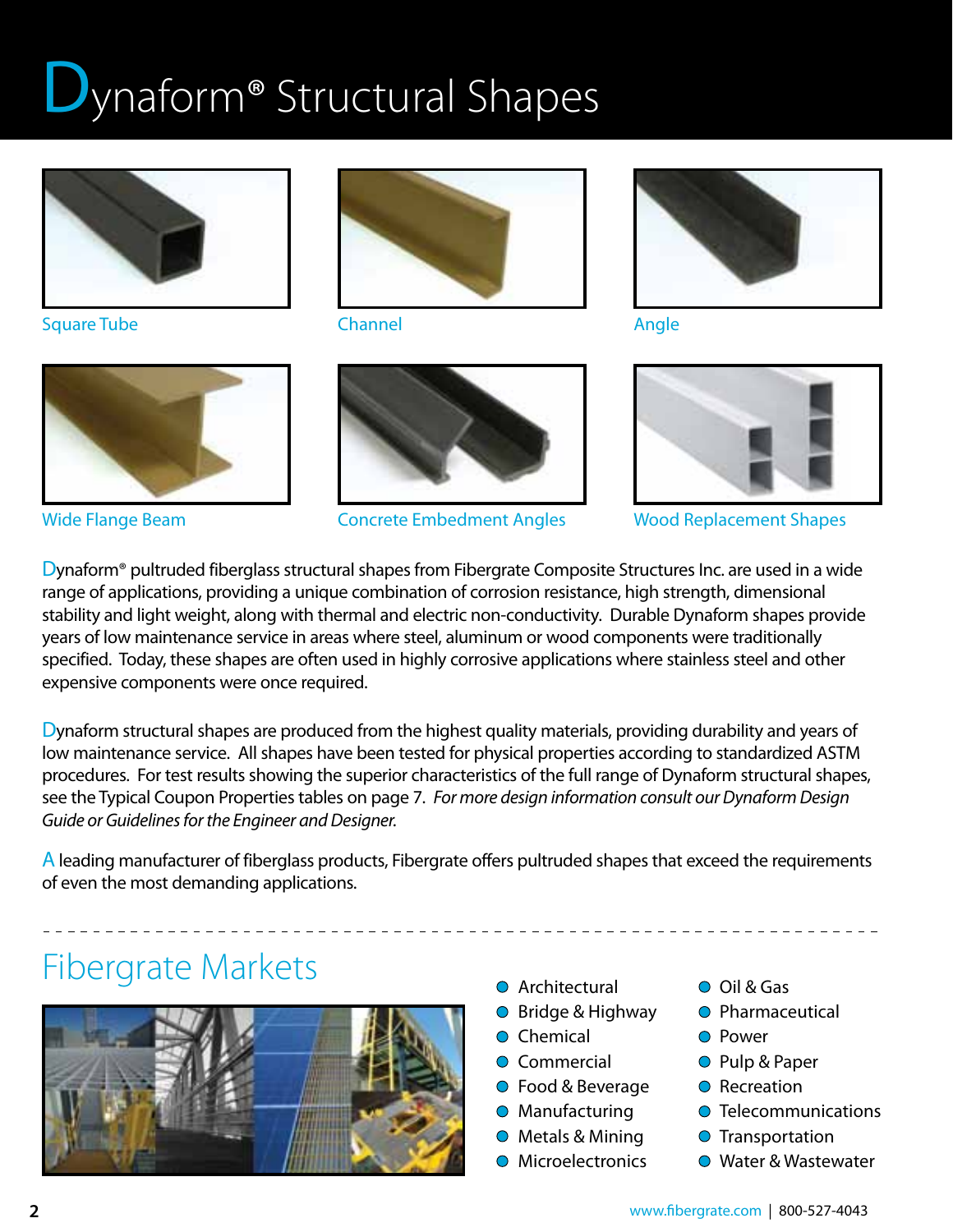# Dynaform® Structural Shapes

Custom Structural Shapes: In addition to traditional shapes such as I beam, wide flange and channel, Fibergrate offers custom shape solutions designed to meet specific industry and customer needs. Examples of such structures include wood replacement shapes, framing materials, wall panels, and shapes to meet special military requirements. For assistance with your unique requirements, contact Fibergrate's Design Team.



Corrosion Resistant: Dynaform® structural shape products are known for their ability to provide corrosion resistance in the harshest environments and chemical exposures.



#### NSF® Standard 61-Certified:

\_\_\_\_\_\_\_\_\_\_\_\_\_\_\_\_\_\_\_\_\_\_\_\_\_\_\_\_\_

Fibergrate offers NSF Standard 61-Certified Dynaform® fiberglass structural shapes. In addition, we offer Dynarail® FRP handrail and ladder systems, and Safe-T-Span® pultruded

gratings assembled from NSF Standard 61-Certified components. To complement this complete line of products is our NSF Standard 61-Certified molded grating. Our gratings are available in all Fibergrate® molded grating mesh patterns and thicknesses, except Ecograte® and 4 x 12 Micro-Mesh® panels.



#### Heavy Metal Safe: The EPA, OSHA and other regulatory agencies created to

protect our lives and our natural resources have increased legislation to control heavy metals such as lead, chrome, cadmium and other metals in all products where exposure is a health threat. Fibergrate Composite Structures Inc. supports this strengthened legislation and has, for more than 20 years, voluntarily tested for heavy metals in our products and minimized or eliminated heavy metals from our products.

## Resin Systems

- **ISOFR (Dark Gray): An isophthalic polyester resin** formulation which exhibits the same characteristics as ISO, while also providing a low flame-spread rating of 25 or less (when tested according to ASTM E-84).
- **O** VEFR (Beige): A vinyl ester resin system which offers proven chemical resistance. VEFR is also capable accommodating higher temperature service while providing a low flame-spread rating 25 or less (when tested according to ASTE E-84).
- ISO (Olive Green): An excellent isophthalic polyester resin offering resistance to a wide range of chemicals, ISO is particularly suited for highly acidic conditions.



Low Maintenance: The corrosion resistant properties of FRP structural shapes and other products reduce or eliminate the need for sandblasting, scraping and painting. Products are also easily cleaned with a high pressure washer.



Fire Retardant: Flame spread rating of 25 or less, as tested in accordance with ASTM E-84, and meets the self-extinguishing requirements of ASTM D-635.



Low Install Cost: Due to ease of fabrication and light weight, FRP structural shapes eliminate the need for heavy lifting equipment.



Long Service Life: Fiberglass products provide outstanding durability and corrosion resistance in demanding applications, therefore providing improved product life over traditional materials.



#### Electrically & Thermally Non Conductive:

Fiberglass is electrically non conductive for safety and has low thermal conductivity which results in a more comfortable product when physical contact occurs.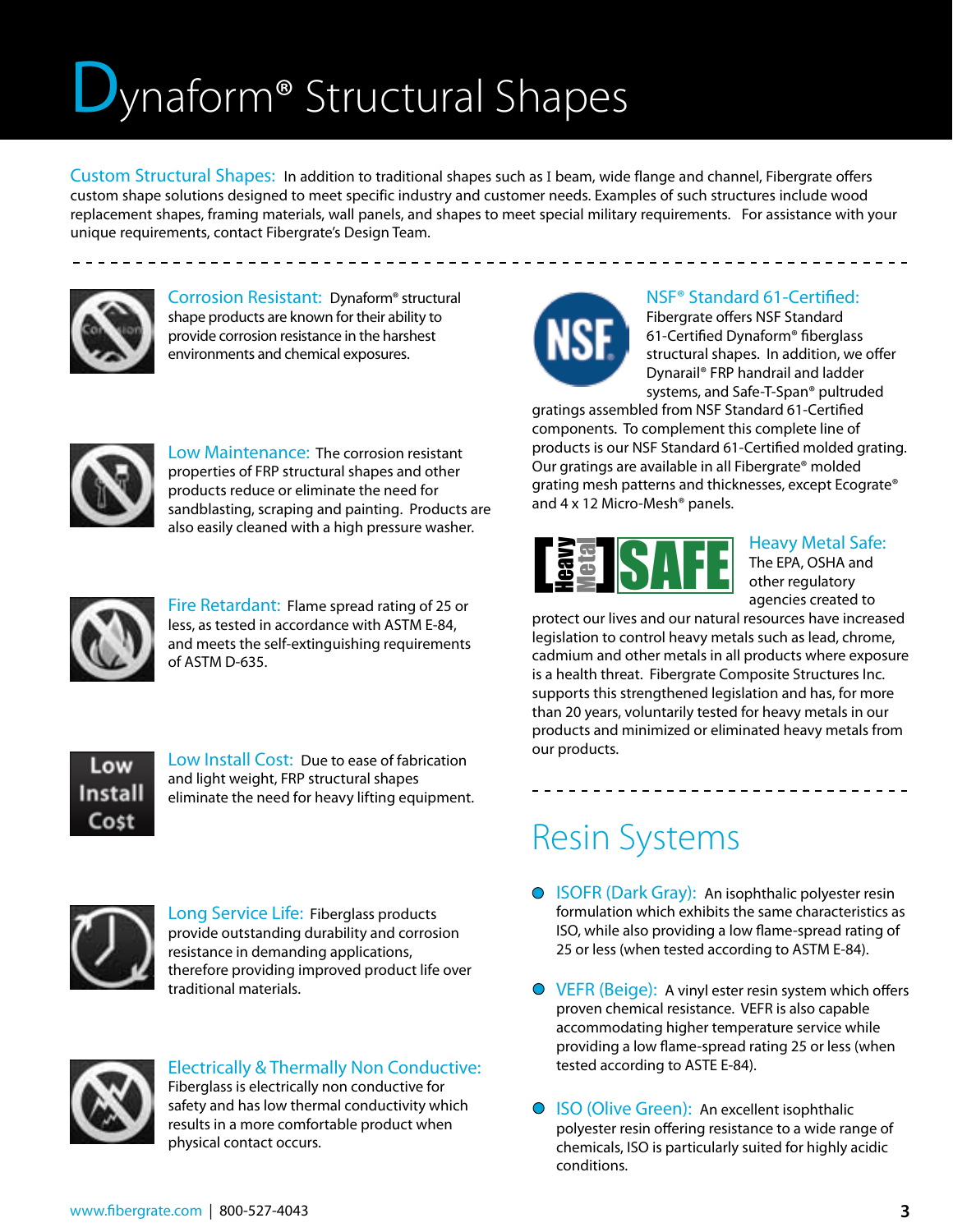# Uynaform® Quality and Versatility

## A Commitment To Quality



With more than 40 years of experience, Fibergrate offers customers unparalleled expertise in the design and manufacture of quality fiberglass products. All phases involved in the development of Dynaform® products are housed in the company's modern manufacturing facility of more than 105,000 covered square feet in Stephenville, Texas. Guiding this operation, from design to testing of final product, is Fibergrate's Total Quality Management (TQM) program.

Critical to the production of Fibergrate's quality shapes is the pultrusion process. Fiberglass and other reinforcements are drawn through a bath of thermosetting resin. The immersed fibers are then shaped through a series of forming guides and mechanically pulled through a heated die to produce the specific structural shape. Using this pultrusion process, continuous cross-section parts can be made to virtually any length.

Dynaform structural shapes combine fiberglass and specially developed resins in a polymer matrix designed to meet the most demanding chemical, flame retardant, electrical, strength and environmental standards. Fibergrate's thermosetting polyester or vinyl ester resin systems supply the exceptional corrosion resistance of these structural shapes, while strategically placed fiberglass rovings and mat add structural integrity. In addition, all exterior surfaces of Dynaform shapes are covered by a synthetic veil for added protection against ultraviolet ray exposure.





*Fabricated Dynaform columns ready for shipment. A completed Dynaform shape exits the pultrusion process.*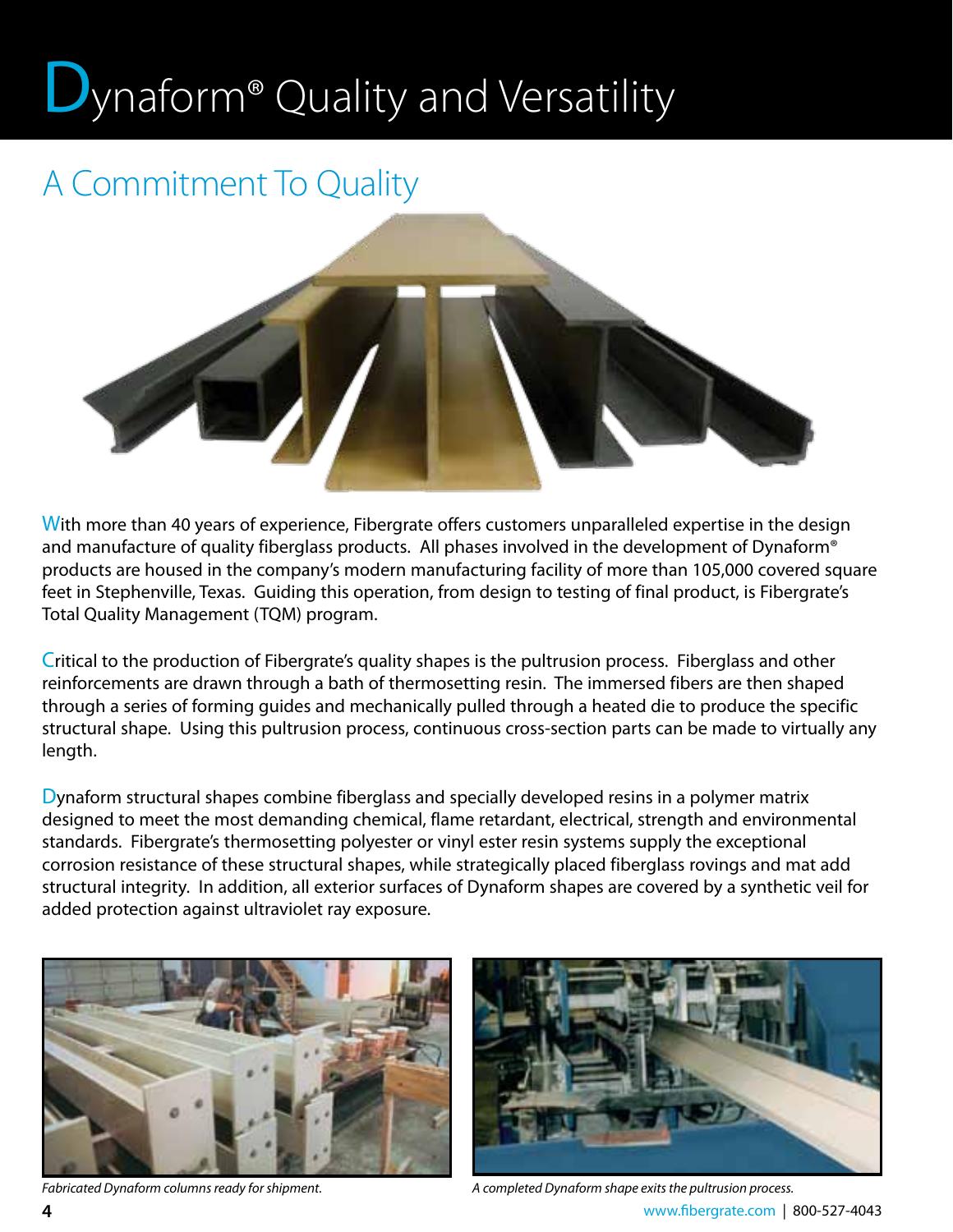# **D**ynaform<sup>®</sup> Quality and Versatility

## Building with Dynaform Shapes

The unique qualities of Dynaform structural shapes make them ideal for use in areas where conventional materials have been traditionally employed. Combining high strength-to-weight ratio and dimensional stability with exceptional corrosion resistance, Dynaform shapes have become the structural component of choice for a wide range of industrial and commercial applications. These shapes have provided a high level of structural integrity in the construction of:

- **Walkways and Bridges**
- **Handrails & Ladders**
- **O** Trash and Bar Screens
- **O** Mezzanines
- Maintenance Platforms
- **O** Tank Loading Platforms
- Access Platforms
- **O** Helidecks
- **O** Tank Covers and Supports
- Buildings and Sheds
- **O** Pipe and Equipment Racks
- Wellbay Platforms



*Square tube handrail manufactured with Dynaform component products offer long life in the corrosive environment of this wastewater treatment plant.*



*As the chosen product for a highly corrosive battery manufacturing facility, this Dynaform platform will provide years of service.*



*Dynaform support structure and square tube handrail provide a high level of corrosion resistance for this offshore platform.*

*Advanced design and engineering of Dynaform structural shapes provide a light weight, high strength support structure for this plating facility.*

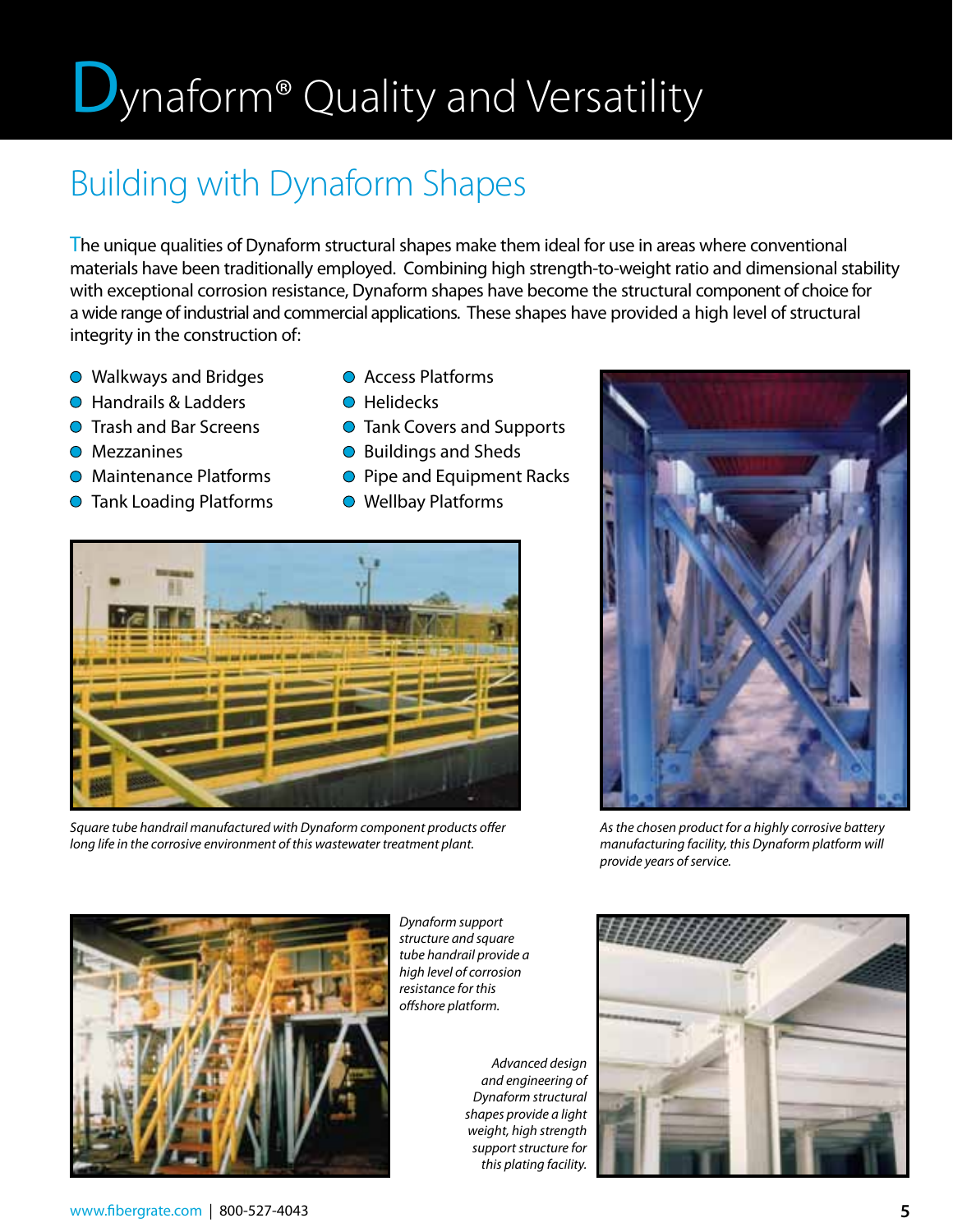# Jynaform<sup>®</sup> Shapes and Availability

ISO = Isophthalic Polyester Resin/Olive Green ISOFR = Isophthalic Polyester Fire Retardant Resin/Dark Gray VEFR = Vinyl Ester Fire Retardant Resin/Beige *Note: Special colors are available*

**Profile Size (inches) ISOFR VEFR ISO Wt/Ft**

- 
- Stocked Item  $\bullet$  Stocked in NSF approved VE Resin
- Stocked in Yellow **~** ISOFR Light Gray
- † ISO stocked in white

**Equal Leg Angle** 1 x 1/8 ● ● 0.21 1-1/4 x 1/8  $\vert$   $\vert$  0.23  $1-1/2 \times 3/16$  | | | 0.37  $1-1/2 \times 1/4$  **e e e e** 0.51 2 x 1/4 ● ● ● 0.68 3 x 1/4 ● ● ● 1.04  $3 \times 3/8$  **e e** 1.65  $4 \times 1/4$   $\bullet$   $\bullet$   $\bullet$   $\bullet$  1.41  $4 \times 3/8$   $\bullet$   $\bullet$   $\bullet$   $\bullet$   $\bullet$   $\bullet$  2.23  $4 \times 1/2$   $\bullet$   $\bullet$   $\bullet$   $\bullet$   $\bullet$  2.92 6 x 3/8 ● 3.44  $6 \times 1/2$   $\bullet$   $\bullet$   $\bullet$   $\bullet$   $\bullet$   $\bullet$   $\bullet$  4.50 **Channel**  $2 \times 9/16 \times 1/8$   $\bullet$  0.25  $3 \times 7/8 \times 1/4$  •  $\bullet$   $\bullet$   $\bullet$  0.77  $3 \times 1 \times 1/4$  | | | 0.87  $4 \times 1 - 1/8 \times 1/4$  • • 1.11  $4 \times 1 - \frac{3}{8} \times \frac{3}{16}$   $\bullet$   $\bullet$  0.86  $6 \times 1 - 5/8 \times 1/4$   $\bullet$   $\bullet$   $\bullet$   $\bullet$  1.64  $6 \times 1$ -11/16  $\times$  3/8  $\bullet$   $\bullet$   $\bullet$   $\bullet$   $\bullet$   $\bullet$  2.52  $8 \times 2 - \frac{3}{16} \times \frac{3}{8}$  e e e 3.40  $10 \times 2 - \frac{3}{4} \times \frac{1}{2}$  • • • 5.65 **I Beam**  $3 \times 1 - 1/2 \times 1/4$  1.11  $4 \times 2 \times 1/4$   $\bullet$   $\bullet$   $\bullet$   $\bullet$  1.46  $6 \times 3 \times 1/4$  •  $\bullet$  1 • 2.24 6 x 3 x 3/8 ● 3.29 8 x 4 x 3/8 ● ● 4.46  $8 \times 4 \times 1/2$   $\bullet$   $\bullet$   $\bullet$   $\bullet$   $\bullet$   $\bullet$  5.85  $10 \times 5 \times 3/8$   $\vert$   $\vert$   $\vert$  5.78 10 x 5 x 1/2 7.41  $12 \times 6 \times 1/2$  | | | 8.97  $18 \times 3/8 \times 4 - 1/2 \times 1/2$  8.48 24 x 3/8 x 7-1/2 x 3/4 16.47 **Wide Flange Beam**  $3 \times 3 \times 1/4$   $\bullet$   $\bullet$   $\bullet$   $\bullet$   $\bullet$   $\bullet$   $\bullet$   $\bullet$   $\bullet$   $\bullet$   $\bullet$   $\bullet$   $\bullet$   $\bullet$   $\bullet$   $\bullet$   $\bullet$   $\bullet$   $\bullet$   $\bullet$   $\bullet$   $\bullet$   $\bullet$   $\bullet$   $\bullet$   $\bullet$   $\bullet$   $\bullet$   $\bullet$   $\$  $4 \times 4 \times 1/4$  **e e e e** 2.10  $6 \times 6 \times 1/4$   $\bullet$   $\bullet$   $\bullet$   $\bullet$   $\bullet$   $\bullet$  3.41  $6 \times 6 \times 3/8$   $\bullet$   $\bullet$   $\bullet$   $\bullet$   $\bullet$   $\bullet$  5.05  $8 \times 8 \times 3/8$  |  $\bullet$  |  $\bullet$  |  $\bullet$  | 6.80  $8 \times 8 \times 1/2$  • | | 8.97  $10 \times 10 \times 3/8$  | | | | 8.78  $10 \times 10 \times 1/2$   $\bullet$   $\bullet$   $\bullet$  11.31  $12 \times 12 \times 1/2$   $\bullet$   $\bullet$  13.65 **Round Tube**  $1 \times 1/8$  **e**  $\phantom{0}$  **e**  $\phantom{0}$  0.25  $1-1/4 \times 1/8$  0.32  $1-1/2 \times 1/8$   $\bullet$   $\bullet$   $\bullet$   $\bullet$   $\bullet$   $\bullet$  0.45  $1-1/2 \times 1/4$  | | | 0.79  $1-3/4 \times 1/8$  | | 0.47  $1-3/4 \times 1/4$   $\bullet$   $\bullet$  0.94 2 x 1/4 ● ● ● 1.12  $3 \times 1/4$  1.68

| <b>Profile</b>                           | Size (inches)                            | <b>ISOFR</b>          | <b>VEFR</b> | <b>ISO</b> | Wt/Ft        |
|------------------------------------------|------------------------------------------|-----------------------|-------------|------------|--------------|
|                                          | $1 - 1/8$                                |                       | ٠           |            | 0.32         |
|                                          | $1-1/4 \times 1/8$                       |                       |             |            | 0.41         |
|                                          | $1-1/4 \times 1/4$                       | $\bullet$             |             | $\bullet$  | 0.68         |
|                                          | $1-1/2 \times 1/8$                       | *                     | $\bullet$   | $\bullet$  | 0.54         |
|                                          | $1-1/2 \times 1/4$                       |                       | $\bullet$   |            | 0.98         |
|                                          | $1-3/4 \times 1/8$                       |                       |             |            | 0.63         |
|                                          | $1-3/4 \times 1/4$                       | *                     | *           |            | 1.10         |
| <b>Square Tube</b>                       | $2 \times 1/8$                           | $\bullet$             | $\bullet$   | $\bullet$  | 0.69         |
|                                          | $2 \times 1/4$                           | $\bullet$             | $\bullet$   | $\bullet$  | 1.40         |
|                                          | $2 - 1/8 \times 3/16$                    | $\bullet$             |             |            | 1.14         |
|                                          | $2 - 1/4 \times 1/8$                     |                       |             |            | 0.88         |
|                                          | $2 - 1/2 \times 1/4$                     |                       |             |            | 1.79         |
|                                          | $3 \times 1/8$                           |                       |             |            | 1.12         |
|                                          | $3 \times 1/4$                           |                       | $\bullet$   |            | 2.15         |
|                                          | $4 \times 1/4$                           |                       |             |            | 2.93         |
| <b>Rectangular</b>                       | 3-1/2 x1-1/2 x 1/8                       | $\tilde{\phantom{a}}$ |             |            | 1.14         |
| <b>Tube</b>                              | 5-1/2 x 1-1/2 x 1/8                      | $\tilde{\phantom{a}}$ |             |            | 1.14         |
|                                          | $1/4$ <sup>†</sup>                       |                       |             | $\bullet$  | 0.04         |
|                                          | $3/8$ T                                  |                       |             | $\bullet$  | 0.09         |
|                                          | $1/2$ <sup>T</sup>                       |                       |             | $\bullet$  | 0.17         |
|                                          | $5/8$ <sup>T</sup>                       |                       |             | $\bullet$  | 0.27         |
| <b>Round Rod</b>                         | $3/4$ <sup>T</sup>                       |                       |             | $\bullet$  | 0.39         |
|                                          | 13/16                                    |                       |             |            | 0.46         |
|                                          | 1Ť                                       |                       |             | $\bullet$  | 0.66         |
|                                          | $1 - 1/4$ <sup>T</sup>                   |                       |             | $\bullet$  | 1.08         |
|                                          | $1 - 1/2$ <sup>T</sup>                   |                       |             | $\bullet$  | 1.56         |
|                                          | $1 \times 1$                             |                       |             |            | 0.87         |
| <b>Square</b><br>$\overline{\text{Rod}}$ | $1-1/4 \times 1-1/4$                     |                       |             |            | 1.31         |
|                                          | $1-1/2 \times 1-1/2$                     | $\bullet$             |             | $\bullet$  | 1.98         |
|                                          | 1/8 x 48 x 96                            | $\bullet$             | $\bullet$   | $\bullet$  | 1.14         |
|                                          | 3/16 x 48 x 96                           |                       |             | $\bullet$  | 1.71         |
|                                          | $1/4 \times 48 \times 96$                | $\bullet$             |             |            | 2.34         |
| <b>Flat Sheet</b>                        | $3/8 \times 48 \times 96$                | $\bullet$             |             |            | 3.54         |
|                                          | $1/2 \times 48 \times 96$                | $\bullet$             |             |            | 4.68         |
|                                          | $5/8 \times 48 \times 96$                |                       |             |            | 5.79         |
|                                          | $3/4 \times 48 \times 96$                |                       |             |            | 6.94         |
|                                          | $1 \times 48 \times 96$                  | $\bullet$             |             |            | 7.27         |
|                                          | $1 \times 1 - 1/2 \times 1/4$            |                       |             |            | 1.00         |
| <b>Concrete</b>                          | $1-1/2 \times 1-1/2 \times 1/4$          |                       |             |            | 1.10         |
| <b>Embedment</b>                         | $2 \times 1 - 1/2 \times 1/4$            |                       |             |            | 1.20         |
| <b>Angle</b>                             | $1 \times 1 - 1/2$                       |                       | $\bullet$   |            | 0.95<br>1.00 |
|                                          | $2 \times 1 - 1/2$<br>$3 \times 2 - 1/2$ |                       | $\bullet$   |            |              |
|                                          |                                          |                       | $\bullet$   |            |              |
| <b>Toe Plate</b>                         | $4 \times 1/2 \times 1/8$ *              |                       |             |            | 0.49         |
|                                          | 3/8 - 16 UNC                             |                       | $\bullet$   |            | 0.09         |
| <b>Threaded Rods</b>                     | 1/2 - 13 UNC                             |                       | $\bullet$   |            | 0.14         |
| and Nuts                                 | 5/8 - 11 UNC                             |                       | $\bullet$   |            | 0.23         |
|                                          | 3/4 - 10 UNC                             |                       | $\bullet$   |            | 0.33         |
|                                          | 1 - 8 UNC                                |                       | $\bullet$   |            | 0.50         |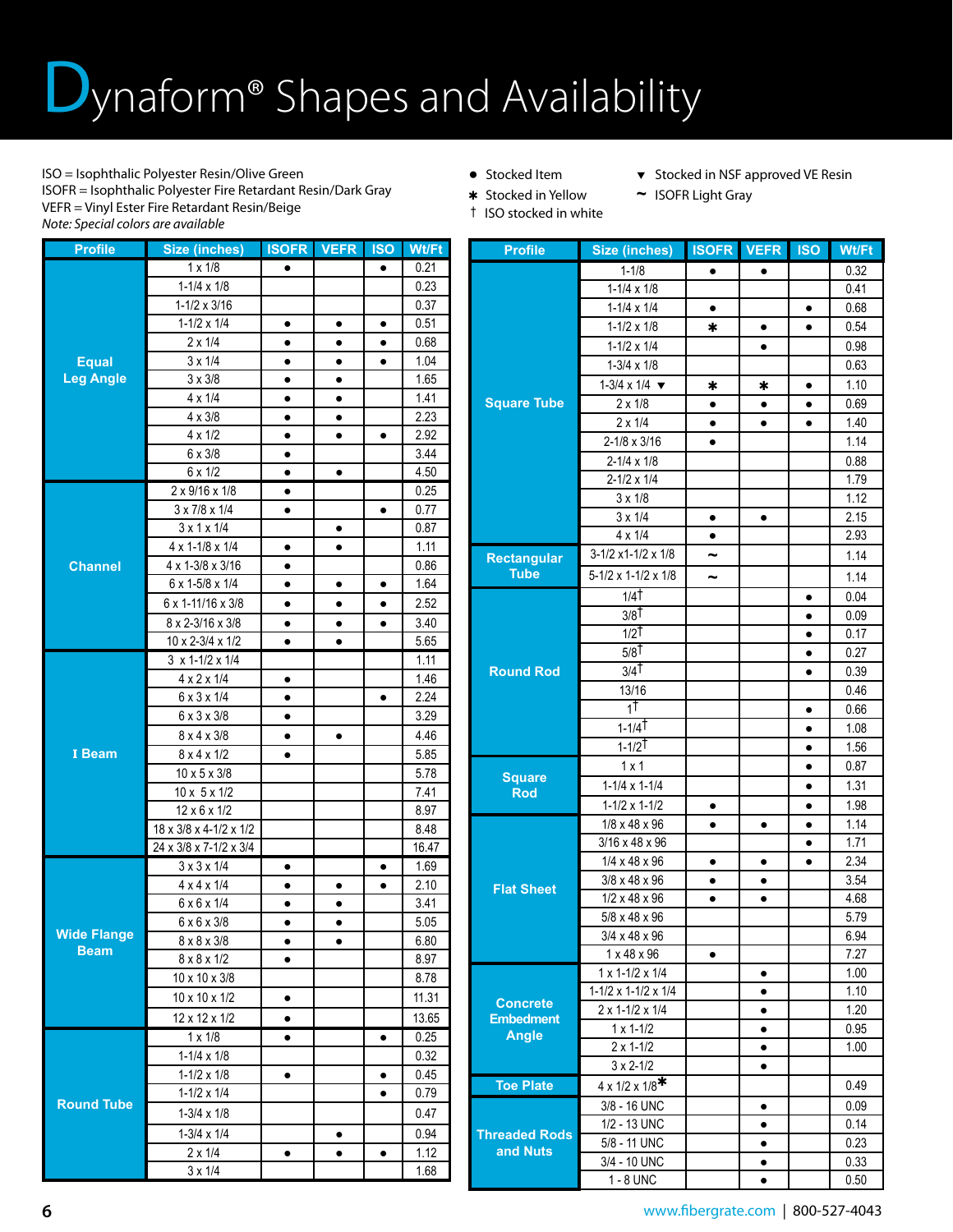Below are the test results for typical coupon properties of Dynaform<sup>®</sup> structural fiberglass shapes and threaded rods and nuts. Properties are derived per the ASTM test method shown. Synthetic surfacing veil and ultraviolet inhibitors are standard.

#### **Dynaform Shapes**

| <b>Mechanical Properties</b> | <b>ASTM</b>         | <b>Units</b>        | Value  |
|------------------------------|---------------------|---------------------|--------|
| Tensile Stress, LW           | D - 638             | psi                 | 30,000 |
| <b>Tensile Stress, CW</b>    | D - 638             | psi                 | 7,000  |
| Tensile Modulus, LW          | $D - 638$           | $106$ psi           | 2.5    |
| Tensile Modulus, CW          | D - 638             | $106$ psi           | 0.8    |
| Compressive Stress, LW       | D - 695             | psi                 | 30,000 |
| Compressive Stress, CW       | D - 695             | psi                 | 15,000 |
| Compressive Modulus, LW      | D - 695             | 10 <sup>6</sup> psi | 2.5    |
| Compressive Modulus, CW      | D - 695             | 10 <sup>6</sup> psi | 1.0    |
| Flexural Stress, LW          | D - 790             | psi                 | 30,000 |
| Flexural Stress, CW          | D - 790             | psi                 | 10,000 |
| Flexural Modulus, LW         | D - 790             | 10 <sup>6</sup> psi | 1.8    |
| Flexural Modulus, CW         | D - 790             | 10 <sup>6</sup> psi | 0.8    |
| Modulus of Elasticity        | <b>Full Section</b> | $106$ psi           | 2.8    |
| Shear Modulus                |                     | $106$ psi           | 0.450  |
| Short Beam Shear             | D - 2344            | psi                 | 4,500  |
| <b>Punch Shear</b>           | D - 732             | psi                 | 10,000 |
| Notched Izod Impact, LW      | D - 256             | $ft. - lbs./in.$    | 25     |
| Notched Izod Impact, CW      | D - 256             | ft. - Ibs./in.      | 4      |

| <b>Physical Properties</b>           | <b>ASTM</b> | <b>Units</b>         | <b>Value</b>    |
|--------------------------------------|-------------|----------------------|-----------------|
| Barcoal                              | $D - 495$   |                      | 45              |
| 24 Hour Water Absorption             | $D - 570$   | $%$ max              | 0.45            |
| Density                              | $D - 792$   | $lbs$ ./in. $3$      | $0.062 - 0.070$ |
| Coefficient of Thermal Expansion, LW | $D - 696$   | $10^{-6}$ in./in./°C |                 |

| <b>Flammability Properties</b> | <b>ASTM</b> | <b>Units</b> | <b>Value</b> |
|--------------------------------|-------------|--------------|--------------|
| Tunnel Test*                   | E - 84      | Flame Spread | 25 max       |
| Flammability*                  | $D - 635$   |              | Non-Bumina   |

| <b>Electrical Properties</b> | <b>ASTM</b> | <b>Units</b> | Value |  |
|------------------------------|-------------|--------------|-------|--|
| Arc Resistance, LW           | $D - 495$   | seconds      | 120   |  |
| Dielectric Strength, LW      | D - 149     | kv./in.      | 35    |  |
| Dielectric Strength, PF      | D - 149     | volts/mil    | 200   |  |
| Dielectric Constant, PF      | D - 150     | @60hz        | 5     |  |

*LW = Lengthwise, CW = Crosswise, PF = Perpendicular to Laminate Face*

*\*Pertains to ISOFR and VEFR only*

*(1) Excludes Round Rod and Square Bar*

#### **Dynaform Threaded Rods and Nuts**

| <b>Diameter - Threads Per Inch</b>                                                          | <b>ASTM</b> | <b>Units</b>         | $3/8 - 16$<br><b>UNC</b>   | $1/2 - 13$<br><b>UNC</b> | $5/8 - 11$<br><b>UNC</b> | $3/4 - 10$<br><b>UNC</b> | $1 - 8$ UNC        |
|---------------------------------------------------------------------------------------------|-------------|----------------------|----------------------------|--------------------------|--------------------------|--------------------------|--------------------|
| Ultimate thread shear using standard fiberglass nut                                         |             | lbs.                 | 1,200                      | 2,400                    | 3,600                    | 4,000                    | 7,000              |
| Ultimate transverse shear-double shear                                                      | $B - 565$   | lbs.                 | 4,200                      | 7,400                    | 11,600                   | 17,200                   | 27,400             |
| Max design transverse shear-double shear                                                    |             | lbs.                 | 2,100                      | 3,300                    | 4,500                    | 7,500                    | 13,500             |
| Ultimate compressive strength-longitudinal                                                  | $D - 695$   | psi                  | 47,000                     | 50,000                   | 50,000                   | 50,000                   | 65,000             |
| Ultimate flexural strength                                                                  | D - 790     | psi                  | 66,000                     | 66,000                   | 66,000                   | 66,000                   | 66,000             |
| <b>Flexural Modulus</b>                                                                     | D - 790     | psi                  | 2.0                        | 2.0                      | 2.0                      | 2.5                      | 2.75               |
| Ultimate torque strength using fiberglass nut<br>lubricated with SAE 10W-30 motor oil       |             | ft./lbs.             | 12                         | 18                       | 30                       | 75                       | 100                |
| Dielectric Strength                                                                         | $D - 149$   | kv/in.               | 80                         | 80                       | 80                       | 80                       | 80                 |
| Water Absorption, 24 hour immersion-threaded                                                | $D - 570$   | $%$ max              | 0.3                        | 0.3                      | 0.3                      | 0.3                      | 0.3                |
| Coefficient of thermal expansion-longitudinal                                               |             | in./in./ $\degree$ F | $6 \times 10^{-6}$         | $6 \times 10^{-6}$       | $6 \times 10^{-6}$       | $6 \times 10^{-6}$       | $6 \times 10^{-6}$ |
| Max recommended operating temp. based on<br>50% retention of ultimate thread shear strength |             | $\circ$ F            | 212                        | 212                      | 212                      | 212                      | 212                |
| Stud weight                                                                                 |             | ft./lbs.             | 0.087                      | 0.143                    | 0.227                    | 0.333                    | 0.500              |
| Flammability                                                                                | $D - 635$   | –                    | Self-extinguishing for all |                          |                          |                          |                    |
| Color                                                                                       |             |                      | Gray                       | Gray                     | Gray                     | Gray                     | Gray               |

*Appropriate safety factor must be applied to all ultimate values.* 

*Dynaform threaded rods and nuts are Class 1 flame retardant vinyl ester. Standard length of threaded rod is 48".*